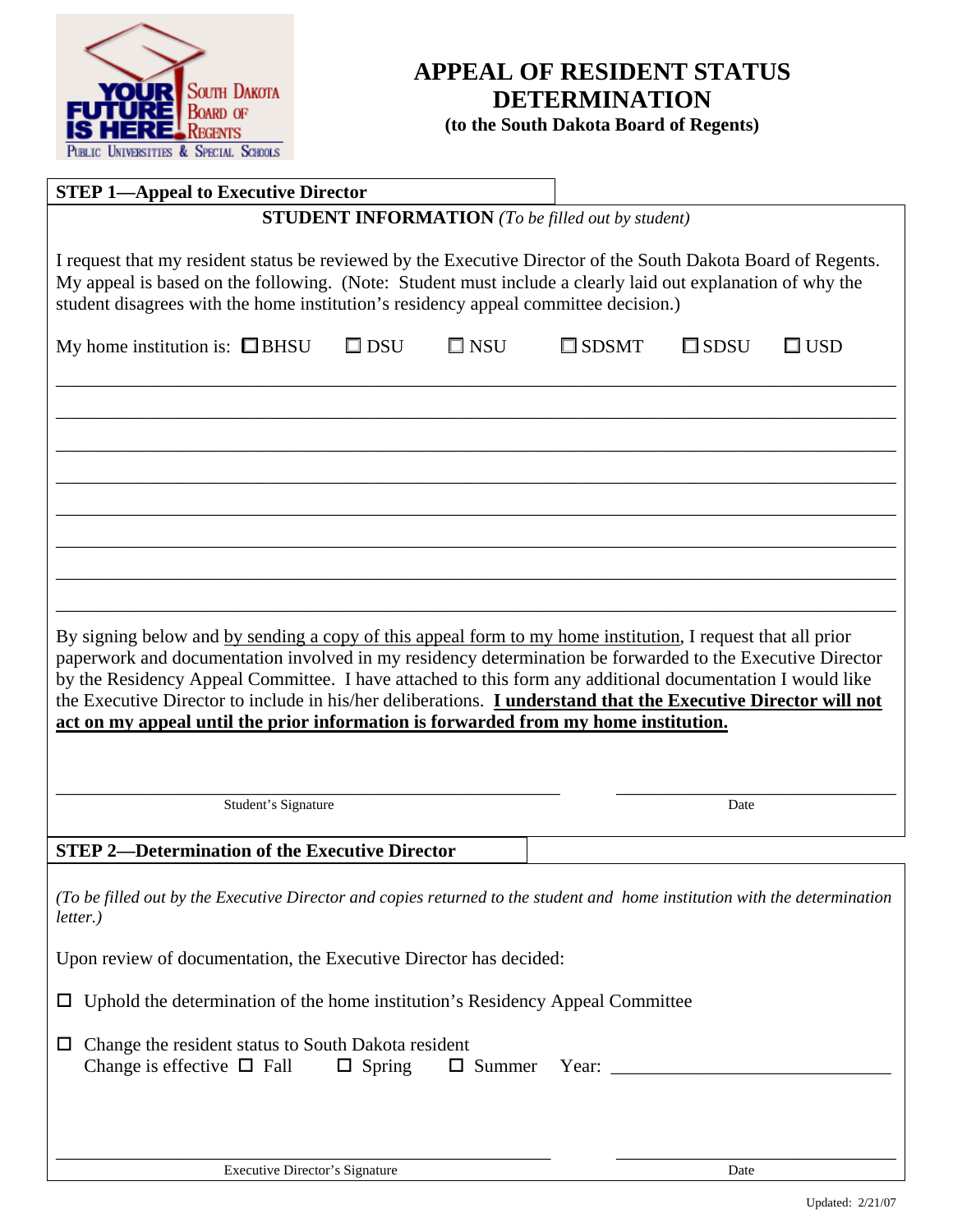Please forward the original completed form and required documentation to:

**South Dakota Board of Regents**  Attn: Executive Director 306 East Capitol Ave Suite 200 Pierre, SD 57501-2545

Please forward a copy of the completed form to your home institution in care of the office below:

#### **Black Hills State University**

Dean of Enrollment Services 1200 University Unit 9502 Spearfish, SD 57799

#### **Dakota State University**

Office of Admissions 820 N. Washington Ave. Madison, SD 57042

#### **Northern State University**

Office of the Registrar 1200 S. Jay Street Aberdeen, SD 57401

#### **SD Schools of Mines & Technology**

Office of Admissions 501 E. Saint Joseph St. Rapid City, SD 57701

### **South Dakota State University**

Office of Admissions ADM 208, Box 2201 Brookings, SD 57007-0498

#### **The University of South Dakota**

Office of the Registrar Belbas Student Services Center, Room 223 414 East Clark Street Vermillion, SD 57069-2390